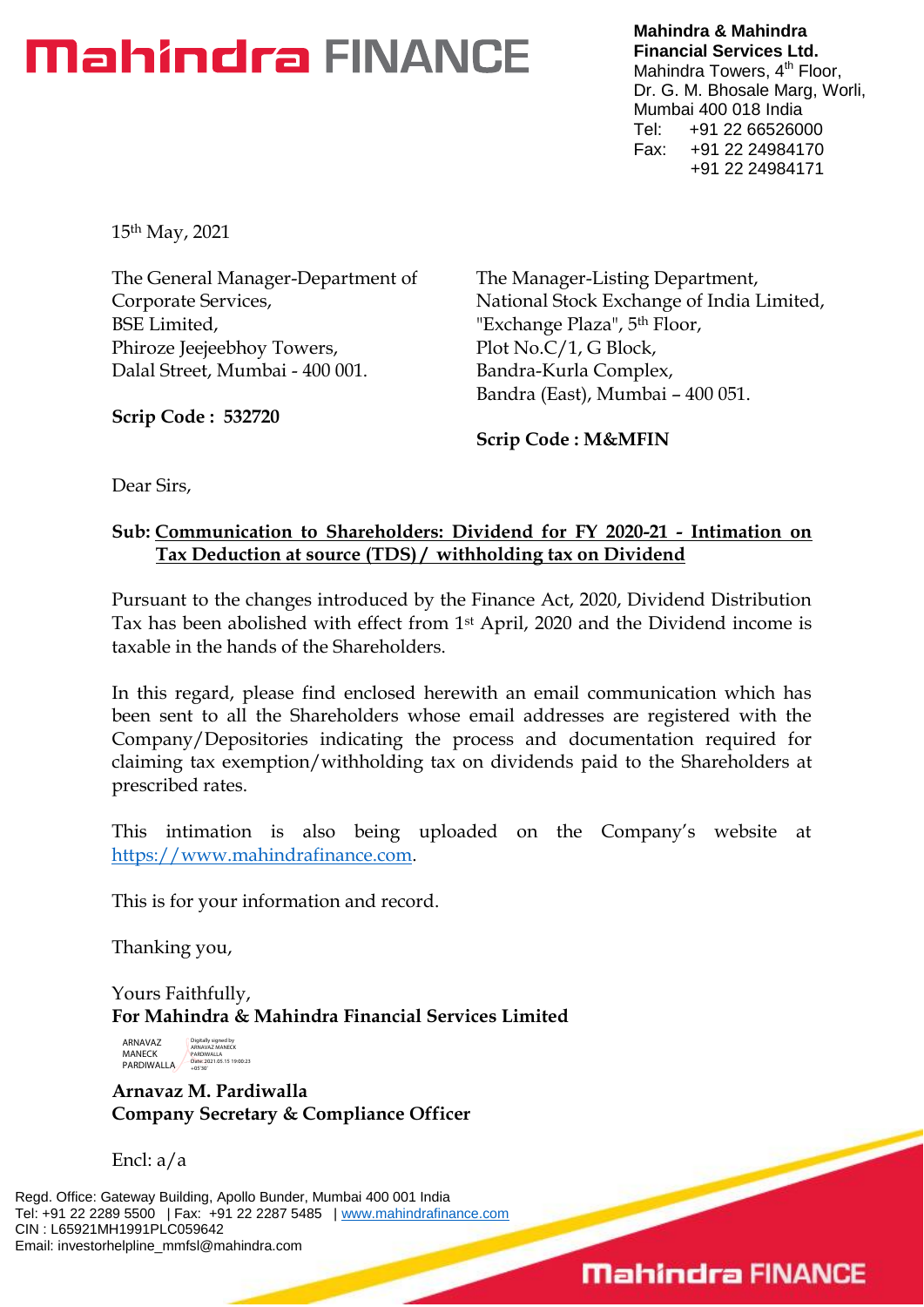| <b>TDS on Dividend Payment</b> | <b>Mahindra FINANCE</b>                                          |
|--------------------------------|------------------------------------------------------------------|
| During the Financial Year      | <b>MAHINDRA &amp; MAHINDRA FINANCIAL SERVICES</b>                |
| 2021-22                        | <b>LIMITED</b>                                                   |
|                                | CIN: L65921MH1991PLC059642                                       |
|                                | Regd. Office: Gateway Building, Apollo Bunder, Mumbai - 400 001. |
|                                | Corporate Office: Mahindra Towers, Worli, Mumbai -400 018        |
|                                | Tel No.: +91 22 66526000   Fax : +91 22 24984170                 |
|                                | Website: www.mahindrafinance.com                                 |
|                                | Email: investorhelpline mmfsl@mahindra.com                       |
|                                |                                                                  |

14th May, 2021

### **Sub : MMFSL Dividend for FY 2020-21 - Communication on Tax Deduction at source (TDS) / withholding tax on Dividend**

#### **Dear Member,**

We trust and pray that you and your family are safe and healthy. The year gone by has been the most challenging year ever witnessed so far and has made us more adaptive to situations as they come.

We are pleased to inform you that the Board of Directors at its Meeting held on 23<sup>rd</sup> April, 2021 has declared a Dividend of Re. 0.80 per Equity Share of face value of Rs.  $2/-$  each for the financial year ended  $31<sup>st</sup>$  March, 2021. The Dividend will be paid after 26<sup>th</sup> July, 2021, subject to the approval of Members at the  $31<sup>st</sup>$  Annual General Meeting (AGM) scheduled to be held on Monday,  $26<sup>th</sup>$  July, 2021.

As you are aware that pursuant to Income-tax Act, 1961, as amended by the Finance Act, 2020, dividends paid or distributed by the Company after  $1<sup>st</sup>$  April 2020 shall be taxable in the hands of the Shareholders. Your Company shall therefore be required to deduct tax at source (TDS) at the time of making payment of the said Dividend after obtaining the approval of Shareholders in the forthcoming AGM.

For Resident Shareholders, tax shall be deducted at source under Section 194 of the Income-tax Act, 1961 at 10% on the amount of Dividend declared and paid by the Company during FY 2021-22 provided PAN is furnished by the Shareholder. If PAN is not submitted, Tax would be deducted @ 20% as per Section 206AA of the Incometax Act, 1961.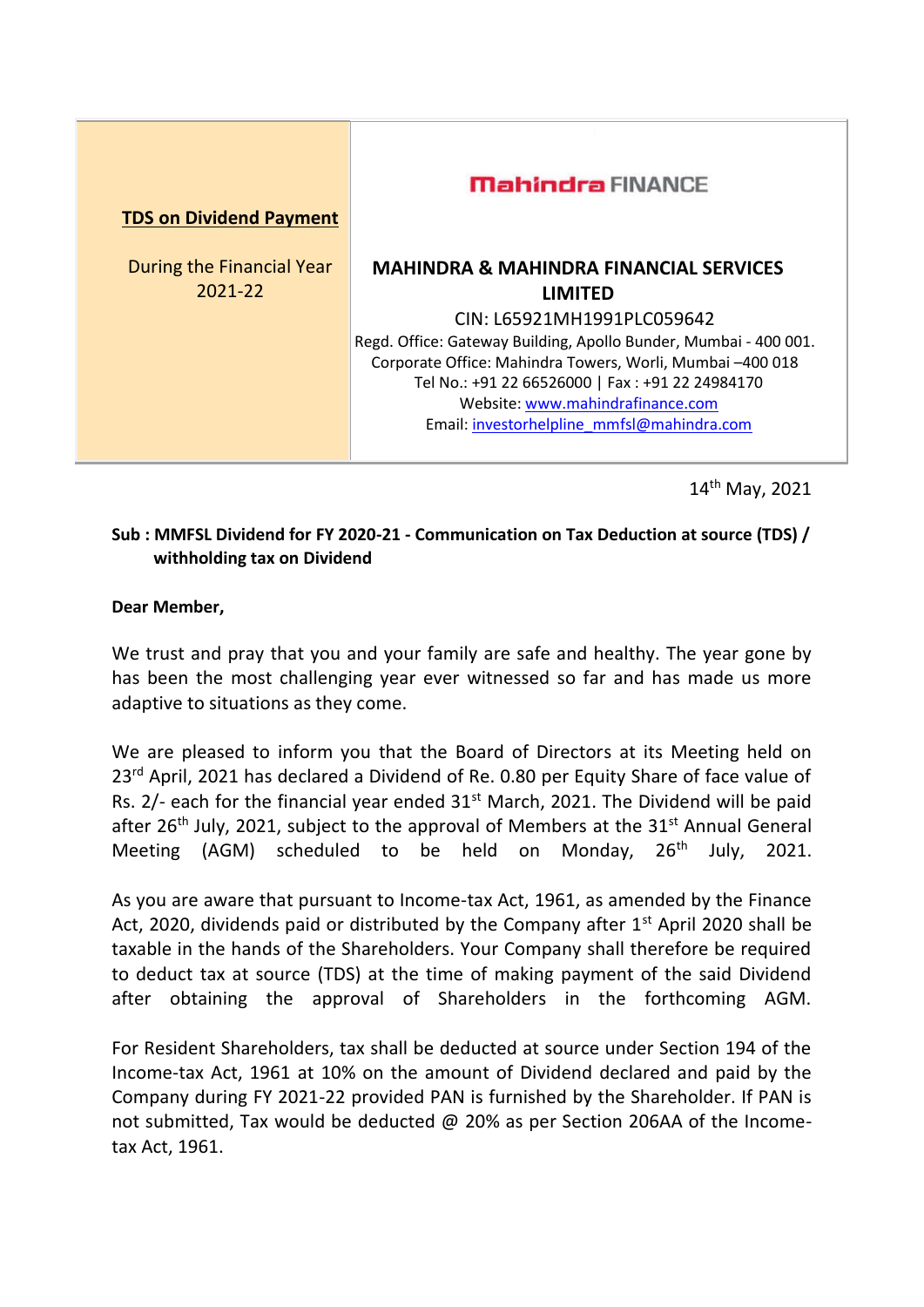Please note that:

- The Central Government has extended the last date of linking of Aadhar with PAN, till 30<sup>th</sup> June, 2021. In case the Aadhar is not linked with PAN by the said date, PAN will be rendered invalid and Tax (TDS) will be deducted at higher rate of 20% instead of 10%.
- Section 206AB has been introduced by the Finance Act, 2021, whereby TDS will be higher of the following:
	- Twice the rate specified in the relevant provision of the Income-tax Act; or
	- Twice the rate or rates in force; or
	- the rate of five per cent;

in case a person has not filed his/her Return of Income for each of the two preceding financial years and the aggregate of tax deducted at source in his/her case is Rs.50,000 or more in each of these two financial years. These provisions will be effective from  $1<sup>st</sup>$  July, 2021.

However, no Tax shall be deducted on the Dividend payable to Resident Individuals if the total dividend to be received by them during FY 2021-22 does not exceed Rs 5,000.

Separately, in cases where the Shareholder provides Form 15G (applicable to any person other than a Company or a Firm) / Form 15H (applicable to an Individual who is of the age of sixty years or more), provided that the eligibility conditions are being met, no tax at source shall be deducted.

[Click here to download Form 15G](https://delivery.kfintech.com/PYTWNAHI?id=75475=ch9VAAUHBVJQGgMEBwIAA1QEUl0AUlQMWltWUQdSUFYIVQdRCgcBV1xWUgVWAAQABgJPF1EKF1NcFg0IQQxTCEUjCFFaW18BFwdLUglYGVMBAgJUCFRVCA0IV1MLVQNXTQsRREJBC0pKAgBdD0MAEE4eWAJQDRFdWlBNAl0JHTZoNzJ+c3p4WgwCGUdV&fl=WRcRQEEIHkoGFAxcARsOBF5eRwFaC0tbVlVMA18FWwpCTCNZXldCSigrIwNWB1Q9cV9BCQhWIhZJXAU=)

[Click here to download Form 15H](https://delivery.kfintech.com/PYTWNAHI?id=75475=ch9VAAUHBVJQGlQHVVdXUgJTBFEJAlAIXQ1TBAtRV1UBB1UFBFQAXFVVXQMDAl1XAAhPF1EKF1NcFg0IQQxTCEUjCFFaW18BFwdLUglYGVMBAgJUCFRVCA0IV1MLVQNXTQsRREJBC0pKAgBdD0MAEE4eWAJQDRFdWlBNAl0JHTZoNzJ+c3p4WgwCGUdV&fl=WRcRQEEIHkoGFAxcARsOBF5eRwFaC0tbVlVMA18FWwpCTCNZXldCSigrIwNWB1Q9cV9BCQhWLRZJXAU=) 

You can also download Form 15G / 15H from the Income-tax website <www.incometaxindia.gov.in>

For other Resident Shareholders, Dividend will be paid after deducting the tax at source as follows: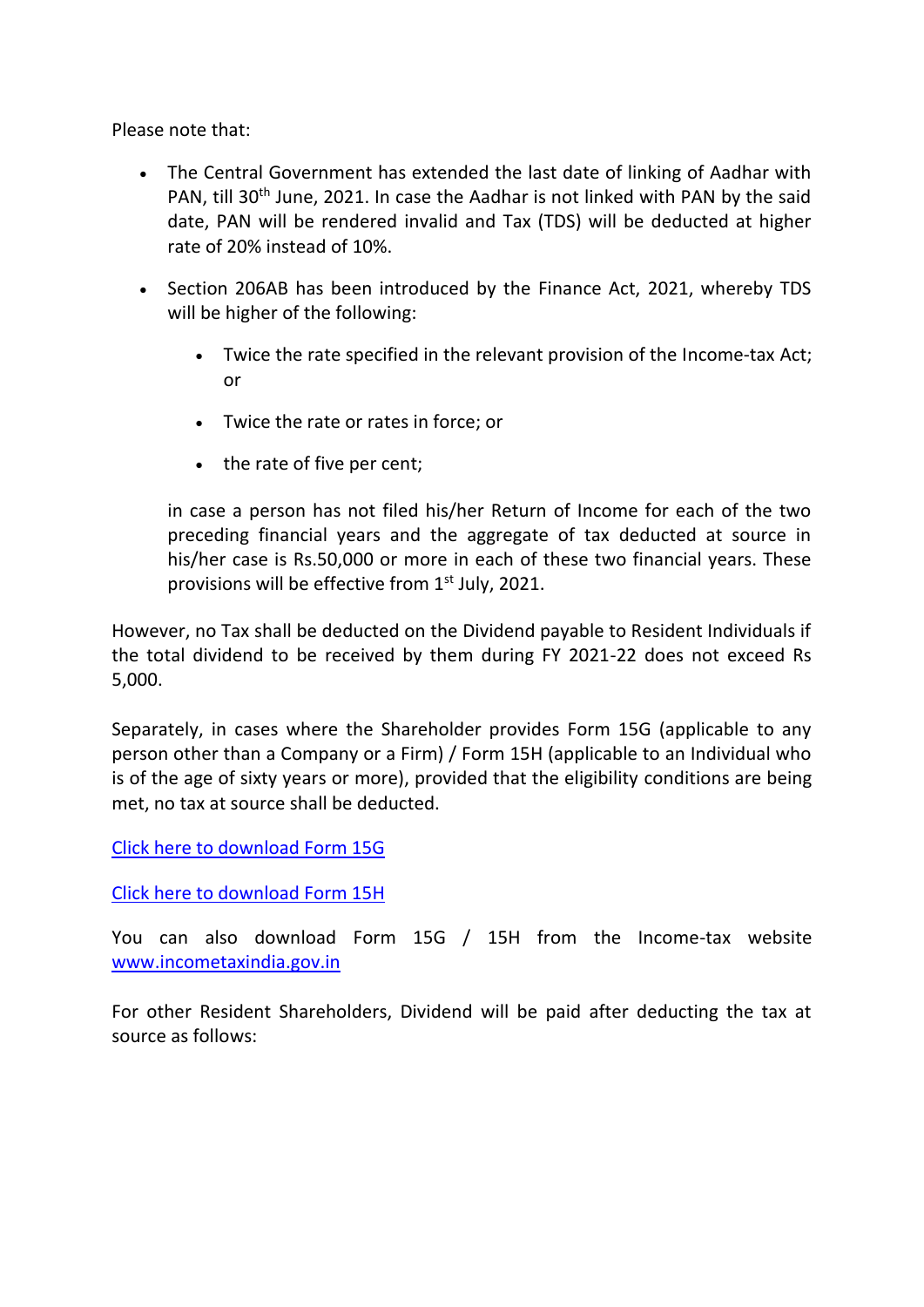| <b>Particulars</b>                                                                    | <b>Applicable</b><br>Rate     | Documents required (if any)                                                              |
|---------------------------------------------------------------------------------------|-------------------------------|------------------------------------------------------------------------------------------|
| Submitting Order under<br>Section 197 of the Income Tax<br>Act, 1961 (Act)            | Rate provided<br>in the Order | Lower/NIL withholding<br>tax<br>certificate obtained from tax<br>authority.              |
| Shareholders (e.g. LIC, GIC) for<br>whom Section 194 of the Act is<br>not applicable) | <b>NIL</b>                    | Documentary evidence that<br>the said provisions are not<br>applicable.                  |
| Persons covered under Section<br>196 of the Act (e.g. Mutual<br>Funds, Govt.)         | <b>NIL</b>                    | Documentary evidence that<br>the person is covered under<br>said Section 196 of the Act. |

For Non-resident Shareholders, taxes are required to be withheld in accordance with the provisions of Section 195 of the Income-tax Act, 1961 at the rates in force. As per the relevant provisions of the Act, the withholding tax shall be at the rate of 20% (plus applicable surcharge and cess) on the amount of Dividend payable to them.

However, as per Section 90 of the Income-tax Act, the Non-Resident Shareholders have the option to be governed by the provisions of the Double Tax Avoidance Agreement (DTAA) between India and the country of tax residence of the Shareholder, if they are more beneficial to them. For this purpose, i.e. to avail the Tax Treaty benefits, the Non-Resident Shareholders will have to provide the following:

- Self-attested copy of Tax Residency Certificate (TRC) obtained from the tax authorities of the country of which the Shareholder is resident
- Self declaration in Form 10F [\(Click here to download Form 10F\)](https://delivery.kfintech.com/PYTWNAHI?id=75475=ch9VAAUHBVJQGgZQXgZVA1RVBwYOUQcLXQhWAFNSVgAIUwMBVlNVBlBVVVQEVARSVAVPF1EKF1NcFg0IQQxTCEUjCFFaW18BFwdLUglYGVMBAgJUCFRVCA0IV1MLVQNXTQsRREJBC0pKAgBdD0MAEE4eWAJQDRFdWlBNAl0JHTZoNzJ+c3p4WgwCGUdV&fl=WRcRQEEIHkoGFAxcARsOBF5eRwFaC0tbVlVMA18FWwpCTCNZXldCSigrIwNWB1Q9cV9BCQhTIxZJXAU=) if all the details required in this form are not mentioned in the TRC
- Self-attested copy of the Permanent Account Number (PAN Card) allotted by the Indian Income Tax authorities
- Self-declaration in the attached format[\(Click here to download the self](https://delivery.kfintech.com/PYTWNAHI?id=75475=ch9VAAUHBVJQGgcGUwxcBgIBBQEAW1IOXAABAldQA1dTU1ABUVFSBFIHUgIHBAAAUlFPF1EKF1NcFg0IQQxTCEUjCFFaW18BFwdLUglYGVMBAgJUCFRVCA0IV1MLVQNXTQsRREJBC0pKAgBdD0MAEE4eWAJQDRFdWlBNAl0JHTZoNzJ+c3p4WgwCGUdV&fl=WRcRQEEIHkoGFAxcARsOBF5eRwFaC0tbVlVMA18FWwpCTCNZXldCSigrI241UAkEc1VQCFgRBExQVw0vYC1tVAFRVB5CVlc=)[declaration format\)](https://delivery.kfintech.com/PYTWNAHI?id=75475=ch9VAAUHBVJQGgcGUwxcBgIBBQEAW1IOXAABAldQA1dTU1ABUVFSBFIHUgIHBAAAUlFPF1EKF1NcFg0IQQxTCEUjCFFaW18BFwdLUglYGVMBAgJUCFRVCA0IV1MLVQNXTQsRREJBC0pKAgBdD0MAEE4eWAJQDRFdWlBNAl0JHTZoNzJ+c3p4WgwCGUdV&fl=WRcRQEEIHkoGFAxcARsOBF5eRwFaC0tbVlVMA18FWwpCTCNZXldCSigrI241UAkEc1VQCFgRBExQVw0vYC1tVAFRVB5CVlc=), certifying the following points:
	- i. Shareholders are and will continue to remain a tax resident of the country of their residence during the Financial Year 2021-22;
	- ii. Shareholders are eligible to claim the beneficial DTAA rate for the purposes of tax withholding on dividend declared by the Company;